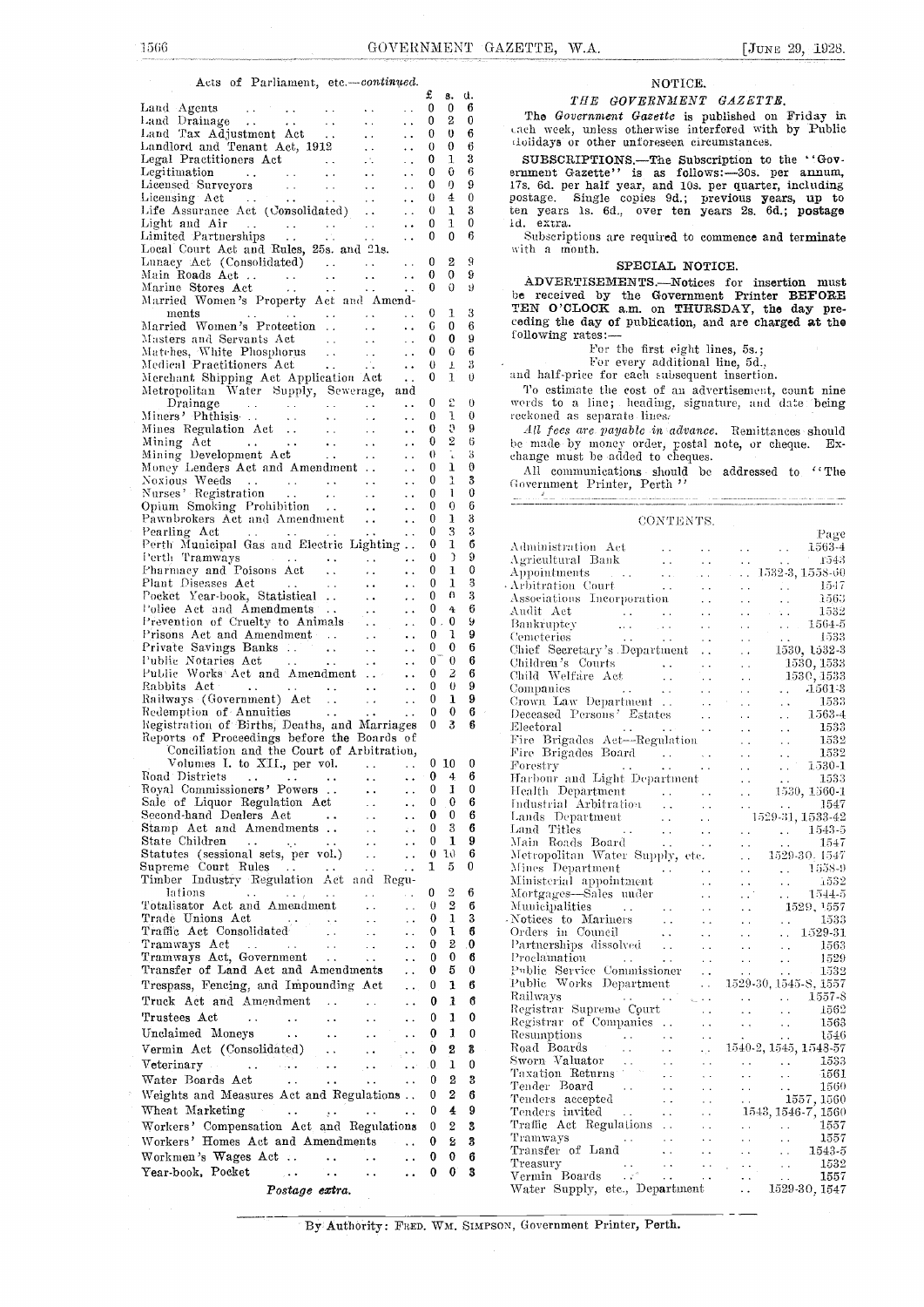

# Government Gazette

## PERTH, FRIDAY, 29 JUNE 1928 No. 31

© STATE OF WESTERN AUSTRALIA

## **CONTENTS**

Administration Act Agricultural Bank Appointments Arbitration Court Associations Incorporation Audit Act Bankruptcy Cemeteries Chief Secretary's Department Children's Courts Child Welfare Act Companies Crown Law Department Deceased Persons' Estates Electoral Fire Brigades Act—Regulation Fire Brigades Board Forestry Harbour and Light Department Health Department Industrial Arbitration Lands Department Land Titles Main Roads Board Metropolitan Water Supply, etc. Mines Department Ministerial appointment Mortgages—Sales under Municipalities Notices to Mariners Orders in Council Partnerships dissolved Proclamations Public Service Commissioner Public Works Department Railways Registrar Supreme Court Registrar of Companies Resumptions Road Boards Sworn Valuator